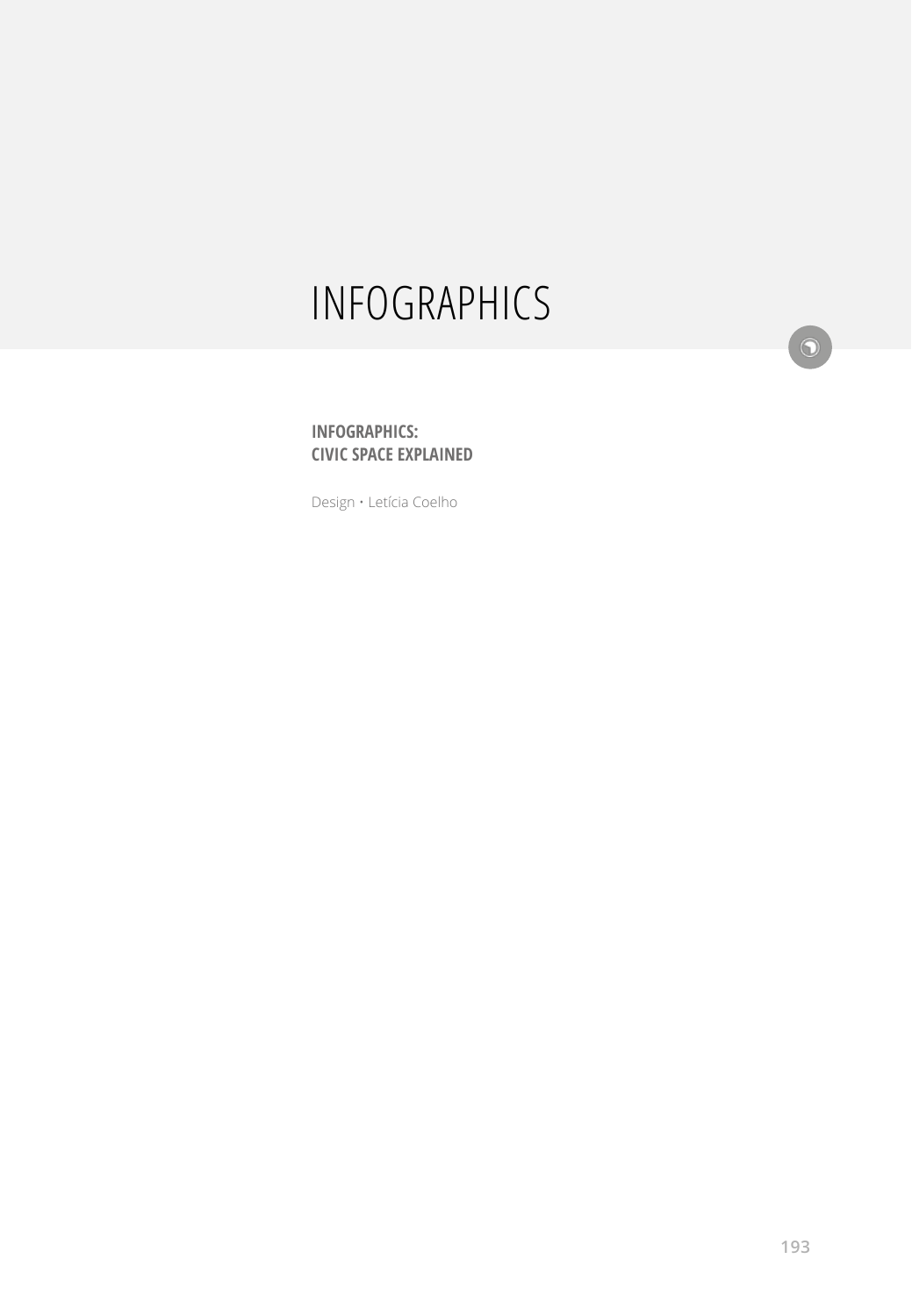## **What is civic space and civil society?**

A healthy or open **civic space** implies that civil society and individuals are able to organise, participate and communicate without hindrance, and in doing so, claim their rights and influence the political and social structures around them. Three fundamental freedoms – of association, assembly

and expression – define the boundaries of civic space. (Source: CIVICUS)

**Civil society** is the arena – outside of the family, the state, and the market – which is created by individual and collective actions, organisations and institutions to advance shared interests. This includes non-governmental organisations, private voluntary organisations, people's movements, community-based organisations, trade unions, charities,



social and sports clubs, cooperatives, environmental groups, professional associations, consumer organisations, faith-based organisations and the not-for-profit media. (Source: CIVICUS)

### **Is civic space under threat?**

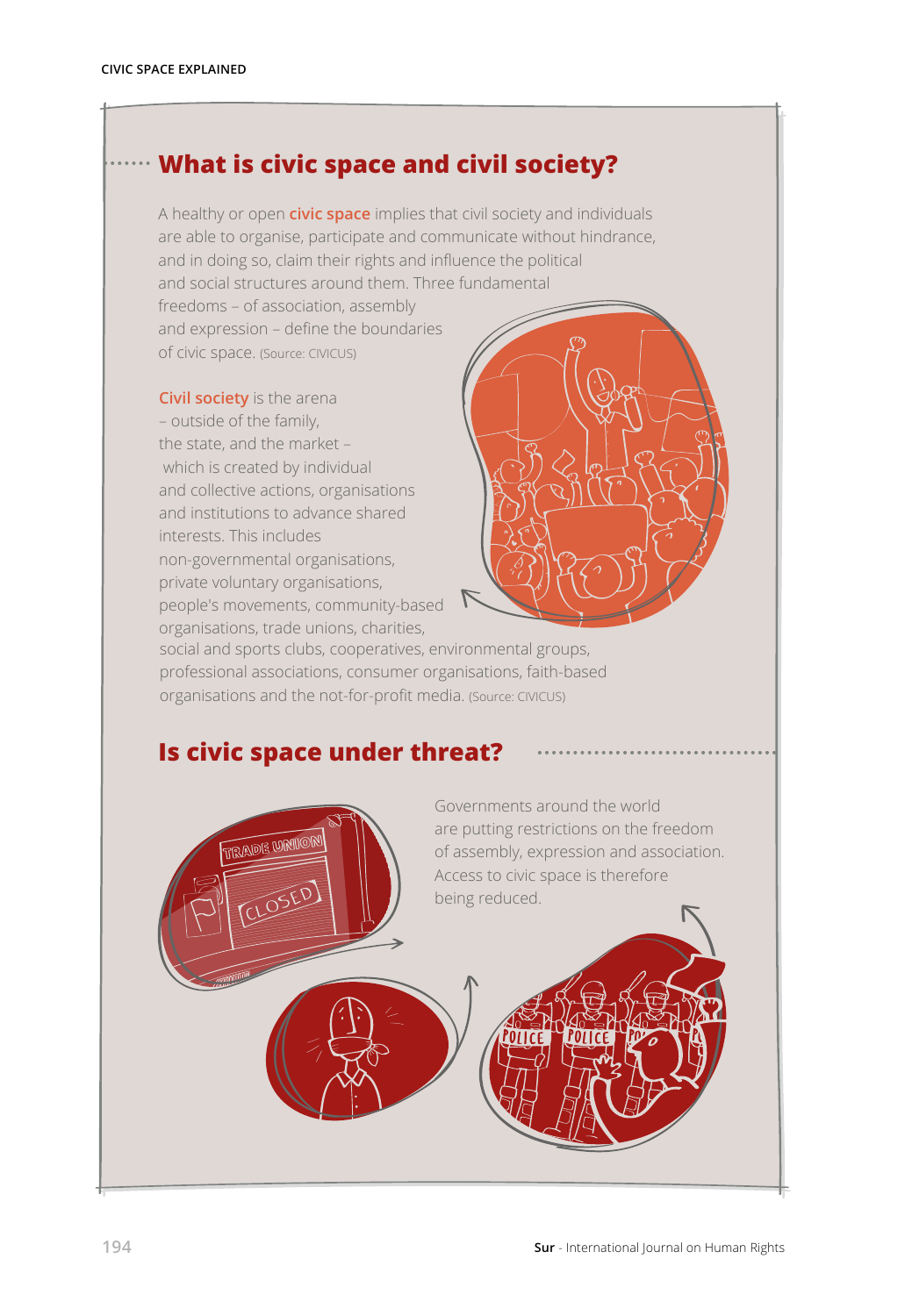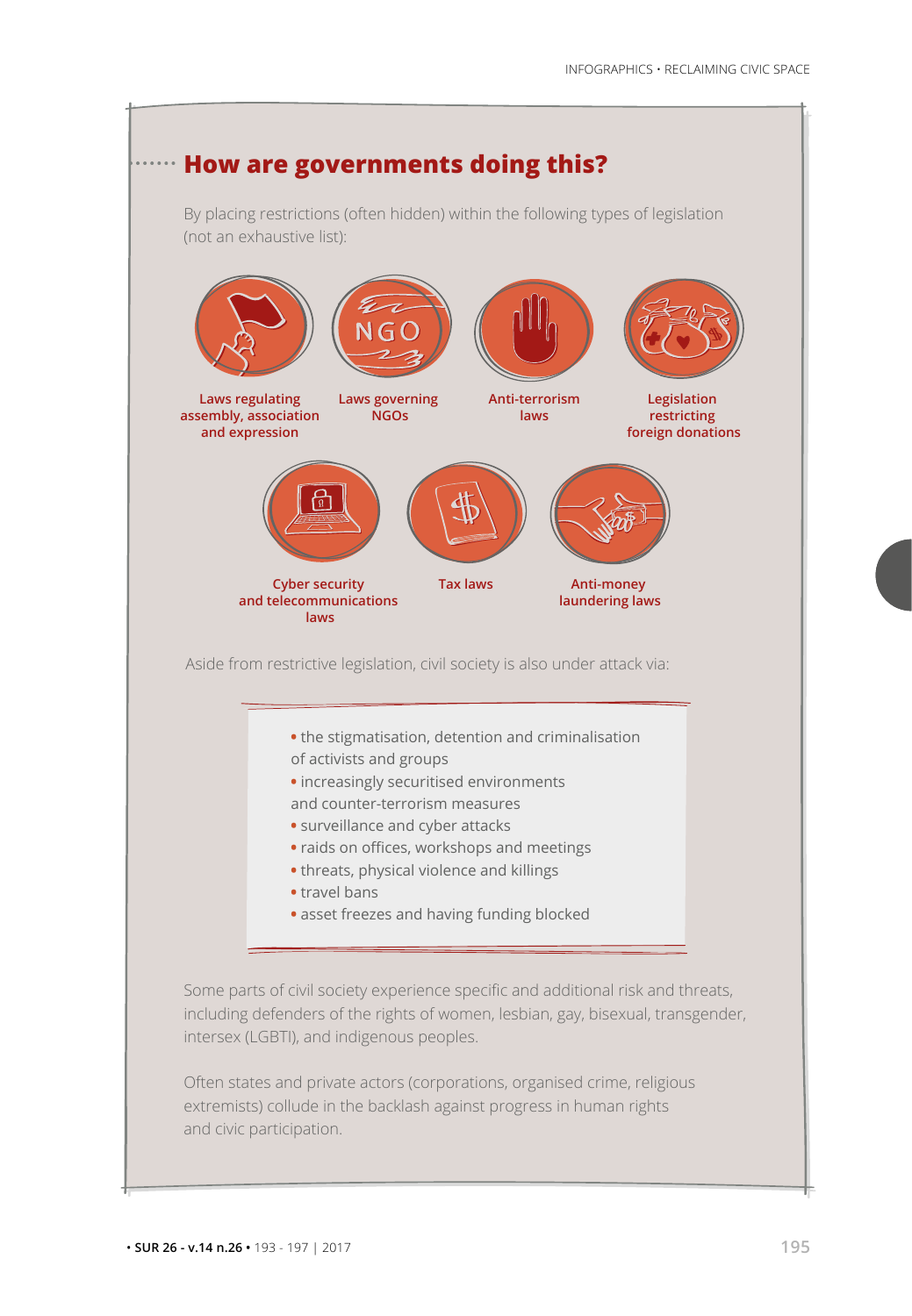## **Why is this issue being discussed now?**

Restrictions on freedom of assembly, expression and association by governments is not new. However, the rapid geographic spread and variety of ways governments are using the law has presented a significant additional challenge to civil society.

#### **RESTRICTIVE INITIATIVES\* ENACTED GLOBALLY SINCE 2012**



Source: The International Center for Not-for-Profit Law (ICNL)

Since 2012, governments around the world have proposed or enacted more than double the number of initiatives that restrict civil society than initiatives that protect civil society.